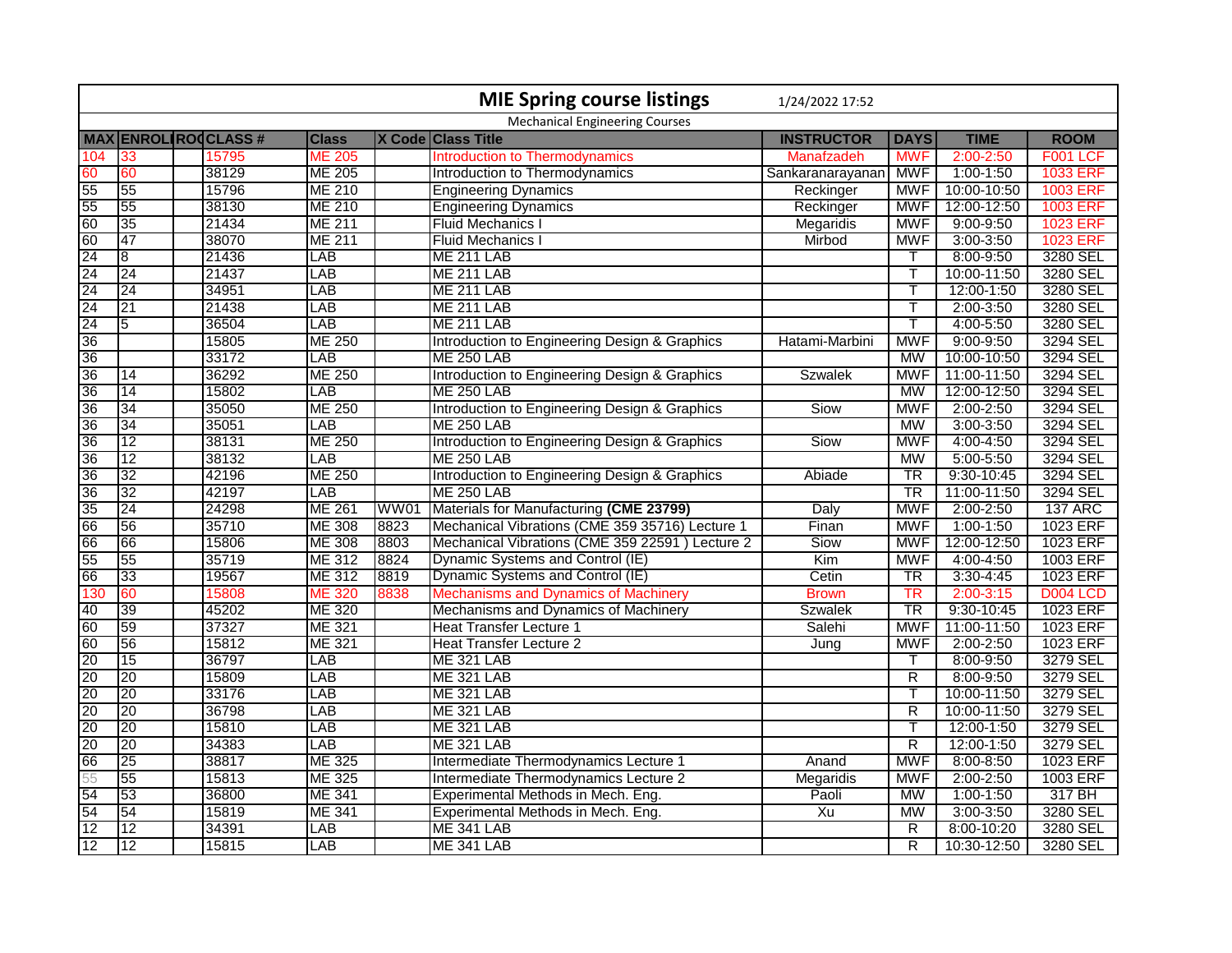| $\overline{12}$ | $ 12\rangle$    | 15816                       | LAB                       |      | ME 341 LAB                                     |                   | R                        | 1:00-3:20     | 3280 SEL        |
|-----------------|-----------------|-----------------------------|---------------------------|------|------------------------------------------------|-------------------|--------------------------|---------------|-----------------|
| 12              | $\overline{12}$ | 15817                       | LAB                       |      | <b>ME 341 LAB</b>                              |                   | $\overline{R}$           | 3:30-5:50     | 3280 SEL        |
| 12              | 12              | 24442                       | LAB                       |      | ME 341 LAB                                     |                   | R                        | $6:00 - 8:20$ | 3280 SEL        |
| 12              | 11              | 39949                       | LAB                       |      | ME 341 LAB                                     |                   | F                        | 8:00-10:20    | 3280 SEL        |
| 12              | 12              | 41789                       | LAB                       |      | ME 341 LAB                                     |                   | F                        | $1:00 - 3:20$ | 3280 SEL        |
| 12              | 12              | 42375                       | LAB                       |      | ME 341 LAB                                     |                   | F                        | 1030:12:50    | 3280 SEL        |
| 12              | 12              | 44320                       | $\overline{\mathsf{LAB}}$ |      | <b>ME 341 LAB</b>                              |                   | F                        | $3:30 - 5:50$ | 3280 SEL        |
| 105             | 100             | 39388                       | <b>ME 347</b>             |      | Introduction to Computer-Aided Design          | <b>Szwalek</b>    | MW                       | $9:00 - 9:50$ | D1 LCD          |
| 36              | 36              | 39391                       | LAB                       |      | ME 347 LAB                                     |                   | R                        | 8:00-9:50     | 1083 ERF        |
| 34              | 32              | 39390                       | LAB                       |      | ME 347 LAB                                     |                   | $\overline{R}$           | 10:00-11:50   | 1083 ERF        |
| 33              | 32              | 39389                       | LAB                       |      | ME 347 LAB                                     |                   | $\overline{R}$           | $1:00 - 2:50$ | 1083 ERF        |
| 60              | 52              | 33178                       | <b>ME 370</b>             |      | Mechanical Engineering Design                  | Subramanian       | TR                       | 12:30-1:45    | 1023 ERF        |
| 55              | 40              | 42477                       | <b>ME 370</b>             |      | <b>Mechanical Engineering Design</b>           | <b>Bhounsule</b>  | <b>MWF</b>               | $1:00-1:50$   | 1003 ERF        |
| 55              | 14              | 15847                       | <b>ME 380</b>             | 8804 | Manufacturing Process Principles (IE)          | Abiade            | <b>MWF</b>               | 8:00-8:50     | 1003 ERF        |
| 55              | 36              | 42668                       | <b>ME 380</b>             | 8837 | Manufacturing Process Principles (IE)          | Shahbazian-Yassar | TR                       | $2:00-3:15$   | 1003 ERF        |
| 50              | 38              | 36801                       | <b>ME 397</b>             | 8827 | Senior Design II (IE) 36816                    | Komperda          |                          | <b>ARR</b>    |                 |
| 50              | 24              | 38597                       | <b>ME 397</b>             | 8832 | Senior Design II (IE) 38598                    | Komperda          |                          | <b>ARR</b>    |                 |
| 50              | 11              | 38073                       | <b>ME 397</b>             | 8830 | Senior Design II (IE) 36816                    | <b>Brown</b>      |                          | <b>ARR</b>    |                 |
| 50              | 30              | 37339                       | <b>ME 397</b>             | 8828 | Senior Design II (IE) 36816                    | <b>Brown</b>      |                          | <b>ARR</b>    |                 |
| 70              | 60              | 43742                       | <b>ME 397</b>             | 8839 | Senior Design II (IE) 36816                    | Alonso            |                          | <b>ARR</b>    |                 |
| 40              | 6/4             | 31452/31900                 | <b>ME 408</b>             | 8808 | Intermediate Vibration                         | Shabana           | TR                       | $3:30-4:45$   | A002 LCA        |
| 40              | 6/0             | 33271/33389                 | ME 415                    | 8822 | <b>Propulsion Theory</b>                       | Lynch             | <b>MWF</b>               | 12:00-12:50   | 312 LH          |
| 40              | 3/3             | 41688/41689                 | ME 416                    | 8836 | Railroad Vehicle Dynamics                      | Shabana           | $\overline{\text{TR}}$   | 12:30-1:45    | 317 BH          |
| 40              | 2/4             | 31454/31902                 | <b>ME 417</b>             | 8812 | Intermediate Fluid Mechanics                   | Mirbod            | <b>MWF</b>               | 5:00-5:50     | <b>180G TBH</b> |
| 75              | 55/11           | 36503/36505                 | <b>ME 422</b>             | 8825 | <b>Heating Vent&amp;Air Conditioning</b>       | Ryan              | W                        | $6:00 - 8:30$ | C003 LCC        |
| 55              | 49/4            | 38133/38134                 | ME 428 X 8831             |      | Numerical Methods for Mechanical Engineers     | Komperda          | <b>MWF</b>               | 10:00-10:50   | 309 BH          |
| 55              | 13/3            | 15824/19337                 | ME 428 X 8809             |      | Numerical Methods for Mechanical Engineers     | Aggarwal          | <b>MWF</b>               | $3:00 - 3:50$ | 1003 ERF        |
| 16              | 4/1             | 31457                       | ME 445 X 8802             |      | Interdisciplinary Product Development II (IE)  | Scott             | M                        | $2:00 - 4:50$ | 1515 SSB        |
| 45              | 5/5             | 30901/34696                 | ME 450 X 8815             |      | Air Pollution Engineering(CHE 31908/34697) 0/2 | Manafzadeh        | W                        | $6:00 - 8:30$ | <b>C006 LCC</b> |
| 55              | 34/16           | 44620/44621                 | <b>ME 481</b>             | P809 | 3D Printing/Additive Manufacturing             | Pan               | $\overline{\text{TR}}$   | $3:30-4:45$   | 1003 ERF        |
| 40              | 7/12            | 32346/32347                 | <b>ME 494</b>             | 8820 | <b>Battery Systems and Control</b>             | Yurkiv            | $\overline{\texttt{TR}}$ | $2:00 - 3:15$ | A002 LCA        |
| 25              | 3               | 40408                       | <b>ME 497</b>             |      | Undergraduate Senior Design Thesis II          | Komperda          |                          | <b>ARR</b>    |                 |
| 150             | 130             | 38363                       | <b>ME 499</b>             | 8811 | <b>Professional Development Seminar</b>        | Reckinger         | $\overline{\mathsf{W}}$  | 5:00-5:50     | <b>242 ARC</b>  |
| 40              | 13              | 39399                       | <b>ME 501</b>             |      | <b>Advanced Thermodynamics</b>                 | <b>Brezinsky</b>  | $\overline{\text{TR}}$   | 12:30-1:45    | <b>A003 LCA</b> |
| 40              | 13              | 31458                       | <b>ME 502</b>             |      | <b>Applied Stress Analysis II</b>              | Shahbazian-Yassar | $\overline{\text{TR}}$   | $5:00 - 6:15$ | <b>A005 LCA</b> |
| 40              | 16              | 33278                       | ME 512                    |      | <b>Automatic Control</b>                       | Cetin             | <b>TR</b>                | $5:00 - 6:15$ | 180G TBH        |
| 40              | 15              | 44321                       | <b>ME 517</b>             |      | Microfluidics                                  | Xu                | <b>MW</b>                | $5:00 - 6:15$ | 3280 SEL        |
| 40              | 14              | 33279                       | ME 521                    |      | <b>Thermal Conduction</b>                      | Manafzadeh        | M                        | 4:00-6:30     | 3279 SEL        |
| 40              | 4               | 40047                       | ME 525                    |      | Multi-Phase Heat Transfer                      | Anand             | <b>MW</b>                | 11:00-12:15   | 3280 SEL        |
| 40              | 13              | 44979                       | <b>ME 547</b>             |      | <b>Advanced CAD</b>                            | Hatami-Marbini    | <b>MW</b>                | 12:30-1:45    | 3279 SEL        |
| 40              | 25              | 15844                       | <b>ME 594</b>             |      | <b>ME Math</b>                                 | Yarin             | TR                       | 9:30-10:45    | 1003 ERF        |
| 300             | 119             | 24438                       | <b>ME 595</b>             |      | Seminar                                        | Lilley            | т                        | 11:00-11:50   |                 |
|                 |                 |                             |                           |      |                                                |                   |                          |               |                 |
|                 |                 |                             |                           |      | Industrial Engineering Courses                 |                   |                          |               |                 |
|                 |                 | <b>MAX ENROLLED CLASS #</b> | <b>Class</b>              |      | X Code Class Title                             | <b>INSTRUCTOR</b> | <b>DAYS</b>              | <b>TIME</b>   | <b>ROOM</b>     |
| 104             | 78              | 38135                       | <b>IE 201</b>             |      | <b>Financial Engineering</b>                   | Anahideh          | <b>TR</b>                | $2:00 - 3:15$ | <b>B101 LCB</b> |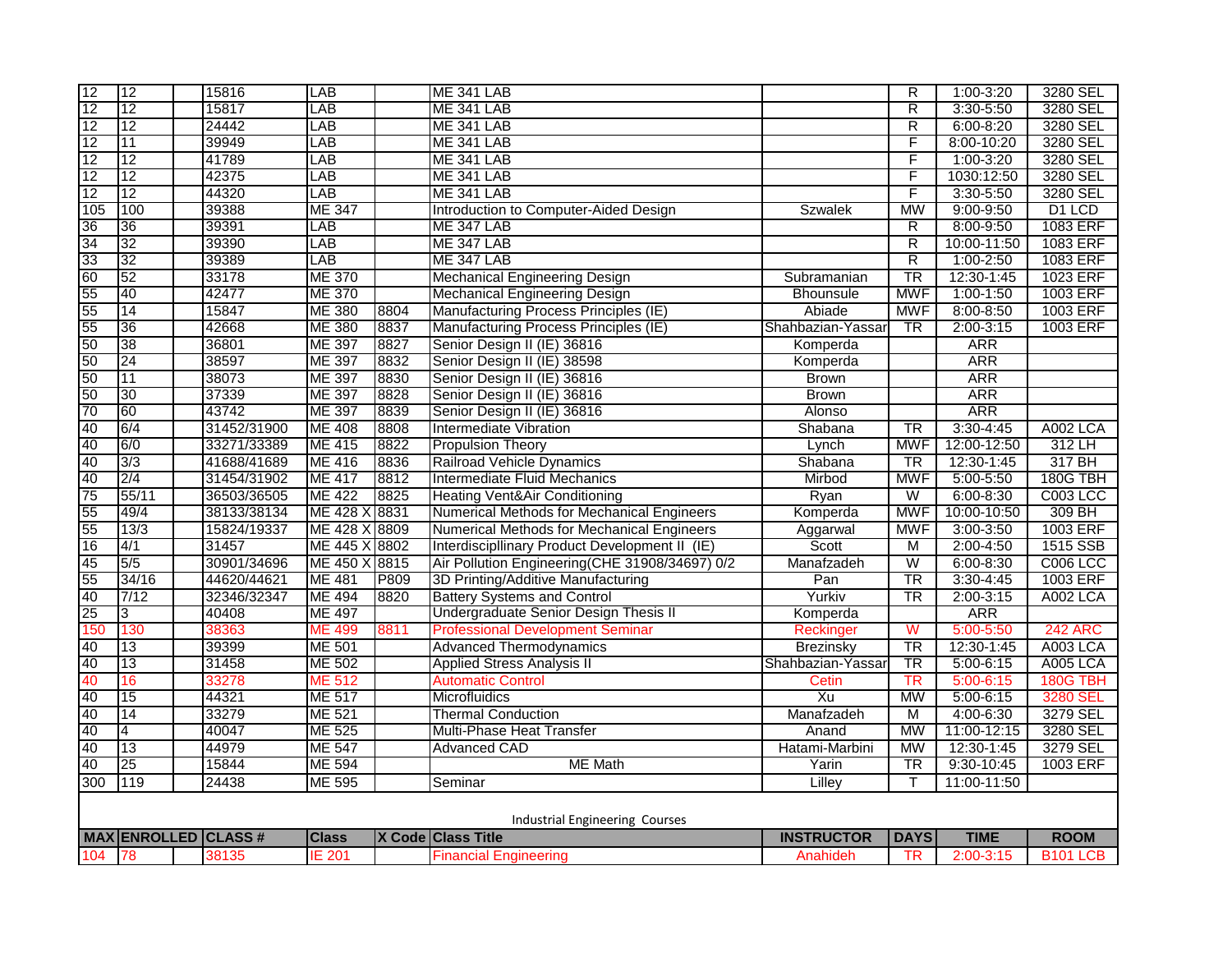| 60              | 60              | 16559       | <b>IE 201</b>   |             | <b>Financial Engineering</b>                        | Haghighi          | MWF                     | 12:00-12:50   | 1033 ERF        |
|-----------------|-----------------|-------------|-----------------|-------------|-----------------------------------------------------|-------------------|-------------------------|---------------|-----------------|
| 55              | $\overline{10}$ | 35720       | <b>IE 312 X</b> | 8824        | Dynamic Systems and Control (ME)                    | Kim               | <b>MWF</b>              | 4:00-4:50     | 1003 ERF        |
| 66              | $\overline{0}$  | 21976       | <b>IE312X</b>   | 8819        | Dynamic Systems and Control (ME)                    | Cetin             | $\overline{\text{TR}}$  | $3:30-4:45$   | 1023 ERF        |
| 104             | 104             | 29781       | <b>IE 342</b>   |             | <b>Probability and Statistics for Engineers</b>     | He                | <b>MWF</b>              | 3:00-3:50     | <b>C001 LCC</b> |
| 104             | 103             | 42133       | <b>IE 342</b>   |             | <b>Probability and Statistics for Engineers</b>     | Haghighi          | <b>MWF</b>              | $1:00-1:50$   | <b>C001 LCC</b> |
| 55              |                 | 16571       | <b>IE 380 X</b> | 8804        | <b>Manufacturing Process Principles (ME)</b>        | Abiade            | <b>MWF</b>              | 8:00-8:50     | <b>1003 ERF</b> |
| 55              | 12              | 42670       | <b>IE 380 X</b> | 8837        | <b>Manufacturing Process Principles (ME)</b>        | Shahbazian-Yassar | $\overline{\text{TR}}$  | 2:00-3:15     | 1003 ERF        |
| 10              | I0              | 36816       | IE 397 X        | 8827        | Senior Design II (ME) 36801                         | Komperda          |                         | <b>ARR</b>    |                 |
| 10              | Io.             | 38598       | <b>IE 397 X</b> | 8832        | Senior Design II (ME) 38597                         | Komperda          |                         | <b>ARR</b>    |                 |
| 50              | 20              | 37340       | IE 397 X        | 8828        | Senior Design II (ME) 37339                         | <b>Brown</b>      |                         | <b>ARR</b>    |                 |
| 50              | 11              | 38074       | <b>IE 397 X</b> | 8830        | Senior Design II (ME) 38073                         | <b>Brown</b>      |                         | <b>ARR</b>    |                 |
| 70              |                 | 43743       | <b>IE 397 X</b> | 8839        | Senior Design II (ME)                               | Alonso            |                         | <b>ARR</b>    |                 |
| 40              | 6/0             | 42671/42689 | <b>IE 441</b>   | P811        | <b>Ergonomics and Human Factors</b>                 | Jeong             | <b>MWF</b>              | 11:00-11:50   | 1003 ERF        |
| 55              | 46/1            | 41284/39404 | <b>IE 442</b>   | P810        | Design and Analysis of Experiments in Engineering   | Pan               | <b>TR</b>               | 12:30-1:45    | 1033 ERF        |
| 55              | 47              | 39405       |                 |             | <b>LAB</b>                                          |                   | W                       | 8:00-9:50     | 1083 ERF        |
| 11              |                 | 31905       | <b>IE 445 X</b> | 8802        | Interdiscipllinary Product Development II (ME)      | Scott             |                         | <b>ARR</b>    |                 |
| 66              | 34/1            | 16566/19267 | <b>IE 446 X</b> | <b>P801</b> | <b>Quality Control and Reliability</b>              | Huang             | <b>MWF</b>              | 4:00-4:50     | 180G TBH        |
| 50              | 38/7            | 16568/19269 | IE 463 X        | P802        | Plant Layout and Materials Handling                 | Williams          | <b>MWF</b>              | 10:00-10:50   | 3279 SEL        |
| 55              | 38/5            | 37765/37766 | IE 466 X        | <b>P808</b> | Production Planning and Inventory Control           | Williams          | <b>MWF</b>              | 2:00-2:50     | <b>1033 ERF</b> |
| 96              | 30/27           | 16570/19538 | <b>IE 472 X</b> | <b>P804</b> | <b>Operations Research II</b>                       | He                | <b>MWF</b>              | 11:00-11:50   | <b>C006 LCC</b> |
| 55              | 0/4             | 44618/44619 | <b>IE481</b>    | P809        | Additive Manufacturing Process (ME 44620/44621)     | Pan               | $\overline{\text{TR}}$  | $3:30-4:45$   | 1003 ERF        |
| 40              | 18/20           | 32349/32350 | <b>IE 494</b>   | P806        | Supply Chain Management                             | Williams          | MW                      | $5:00 - 6:15$ | A007 LCA        |
| 25              |                 | 40409       | <b>IE 497</b>   |             | Undergraduate Senior Design Thesis II               | Komperda          |                         | <b>ARR</b>    |                 |
| 50              | 27              | 38366       | <b>IE 499</b>   | 8811        | <b>Professional Development Seminar</b>             | Reckinger         | $\overline{\mathsf{W}}$ | 5:00-5:50     | <b>242 ARC</b>  |
| 40              | 20              | 34907       | <b>IE 594</b>   |             | <b>Time Series Analysis and Forecasting</b>         | Li                | $\overline{\text{TR}}$  | 12:30-1:45    | <b>A007 LCA</b> |
| 40              | 23              | 39728       | IE 594          |             | Data Science II                                     | Anahideh          | $\overline{\text{TR}}$  | $5:00 - 6:15$ | A003 LCA        |
| 40              | 10              | 39727       | IE 594          |             | Process Mining in Healthcare Engineering            | Darabi            | $\overline{\text{TR}}$  | 9:30-10:45    | 309 BH          |
| 200             | 59              | 24441       | IE 595          |             | Seminar                                             | Lilley            | T                       | 11:00-11:50   |                 |
|                 |                 |             |                 |             | <b>Energy Engineering Course</b>                    |                   |                         |               |                 |
|                 |                 |             |                 |             |                                                     |                   |                         |               |                 |
| 20              | 5               | 28397       | <b>ENER 420</b> |             | Combined Heat and Power, Design, & Management       | Haefke            | Т                       | 6:00-8:30     | 180A TBH        |
| 30              | $\overline{6}$  | 29391       | <b>ENER 422</b> |             | Building Heating, Ventilating, and Air-conditioning | Ryan              | $\overline{\mathsf{W}}$ | $6:00 - 8:30$ | <b>C003 LCC</b> |
| 30              | $\overline{1}$  | 34385       | <b>ENER 450</b> |             | <b>Air Pollution Engineering</b>                    | Manafzadeh        | W                       | 6:00-8:30     | <b>C006 LCC</b> |
| 20              | $\mathbf{Q}$    | 29388       | <b>ENER 451</b> |             | <b>Electric Power Generation</b>                    | Ryan              | M                       | 6:00-8:30     | <b>1003 ERF</b> |
| $\overline{20}$ | $\overline{13}$ | 28398       | <b>ENER 552</b> |             | Design of Energy Efficient Buildings                | Ryan              | $\mathsf{R}$            | $6:00 - 8:30$ | 1003 ERF        |
| $\overline{20}$ | खि              | 42116       | <b>ENER 555</b> |             | <b>Energy Markets and Contracting</b>               | Ryan              | $\overline{\mathsf{T}}$ | $6:00 - 8:30$ | 1003 ERF        |
|                 |                 |             |                 |             |                                                     |                   |                         |               |                 |
|                 |                 |             |                 |             |                                                     |                   |                         |               |                 |
|                 |                 |             |                 |             | Red are large room requests.                        |                   |                         |               |                 |